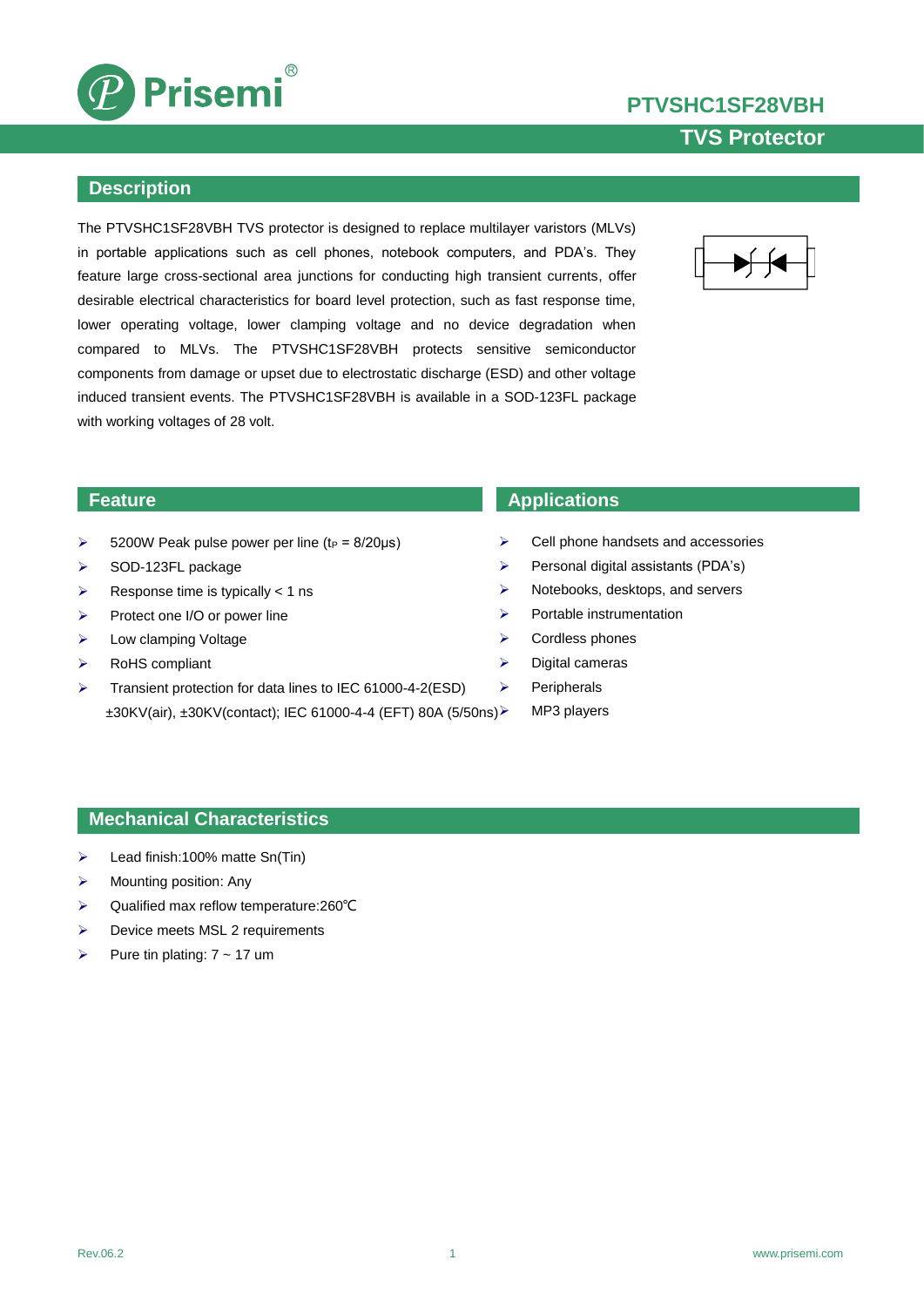## **Electronics Parameter**

| <b>Symbol</b>           | <b>Parameter</b>                   |  |  |
|-------------------------|------------------------------------|--|--|
| <b>V</b> <sub>RWM</sub> | Peak Reverse Working Voltage       |  |  |
| lR.                     | Reverse Leakage Current @ VRWM     |  |  |
| <b>V</b> <sub>BR</sub>  | Breakdown Voltage @ IT             |  |  |
| Iт                      | <b>Test Current</b>                |  |  |
| <b>I</b> PP             | Maximum Reverse Peak Pulse Current |  |  |
| $V_{C}$                 | Clamping Voltage @ IPP             |  |  |
| $P_{PP}$                | Peak Pulse Power                   |  |  |
| $C_{1}$                 | <b>Junction Capacitance</b>        |  |  |



# **Electrical characteristics per line@25**℃**( unless otherwise specified)**

| <b>Parameter</b>             | <b>Symbol</b>    | <b>Conditions</b>                          | Min. | Typ. | Max. | Units  |
|------------------------------|------------------|--------------------------------------------|------|------|------|--------|
| Peak Reverse Working Voltage | V <sub>RWM</sub> |                                            |      |      | 28   | v      |
| Breakdown Voltage            | VBR              | $l_t = 1mA$                                | 29   | 32   | 35   |        |
| Reverse Leakage Current      | lR               | $VRWM = 28V$                               |      |      |      | μA     |
| <b>Clamping Voltage</b>      | V <sub>c</sub>   | $IPP = 80A$<br>$tp = 8/20 \mu s$           |      | 31   | 34   | $\vee$ |
| <b>Clamping Voltage</b>      | Vc               | I <sub>PP</sub> =160A<br>$tp = 8/20 \mu s$ |      | 33   | 37   | $\vee$ |
| Junction Capacitance         | $C_{J}$          | $V_R = 0V$<br>$f = 1$ MHz                  | 200  | 300  | 400  | рF     |

# **Absolute maximum rating@25**℃

| <b>Rating</b>                           | <b>Symbol</b>    | <b>Value</b> | <b>Units</b> |
|-----------------------------------------|------------------|--------------|--------------|
| Peak Pulse Power ( $t_P = 8/20 \mu S$ ) | $P_{pp}$         | 5200         | W            |
| <b>Lead Soldering Temperature</b>       | Tι               | 260 (10 sec) | °C           |
| <b>Operating Temperature</b>            | T.,              | $-55$ to 125 | $\sim$       |
| Storage Temperature                     | T <sub>STG</sub> | $-55$ to 150 | $\sim$       |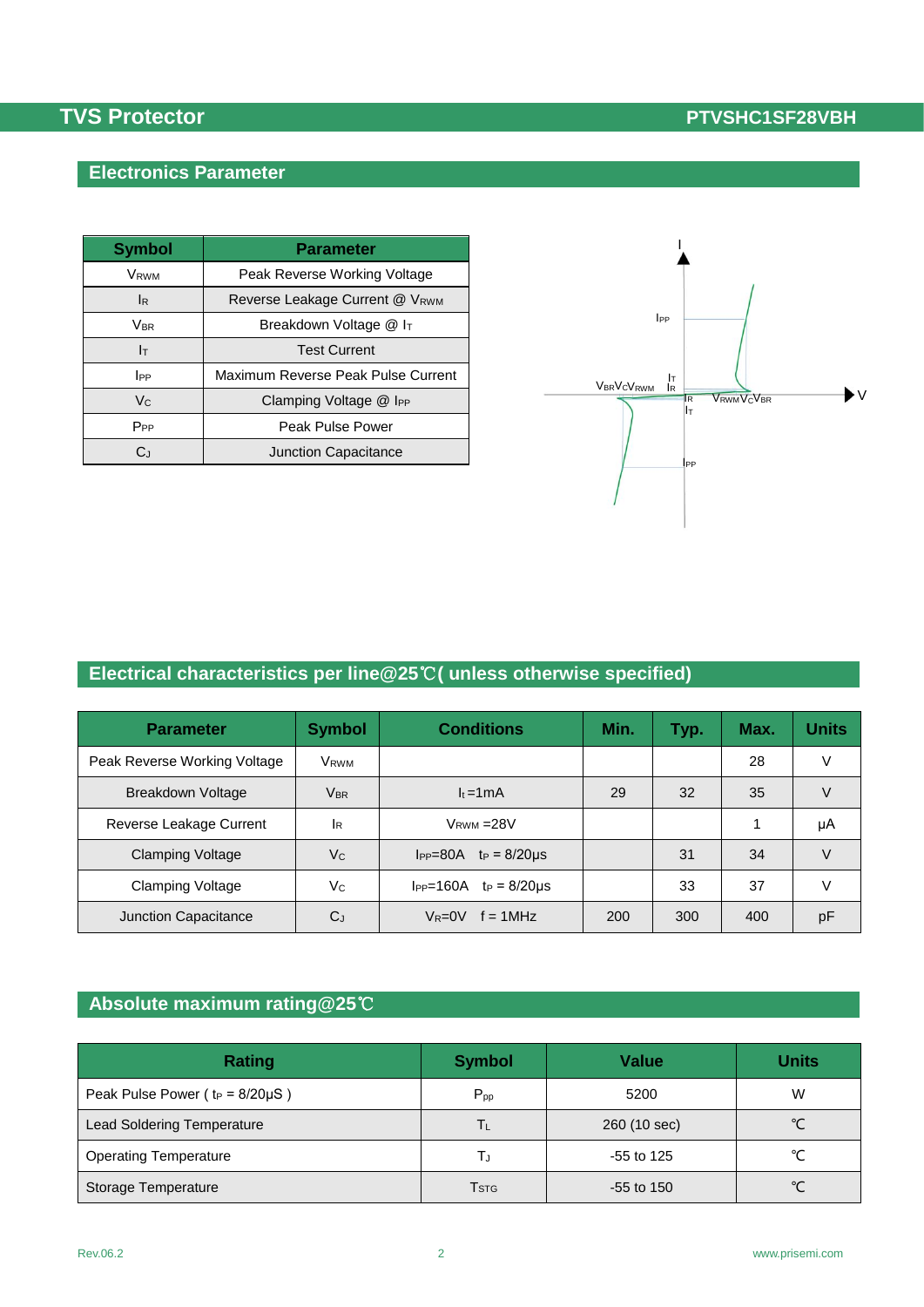## **Typical Characteristics**









Fig 5. Non Repetitive Peak Pulse Power vs. Pulse time



Fig 1. Pulse Waveform **Fig 2. Power Derating Curve** 

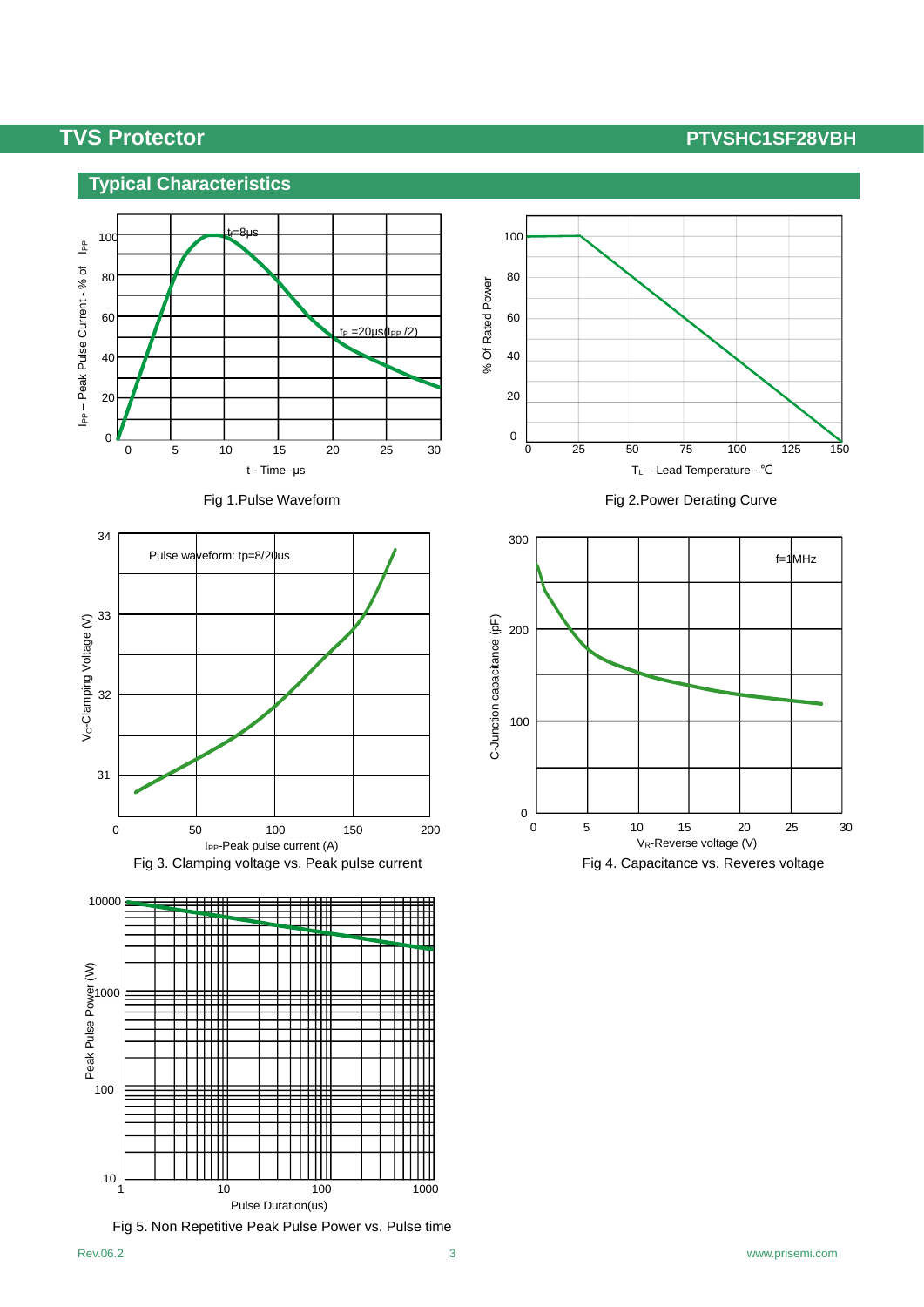### **Solder Reflow Recommendation**



Remark: Pb free for 260℃;Pb for 245℃.

### **PCB Design**

For TVS diodes a low-ohmic and low-inductive path to chassis earth is absolutely mandatory in order to achieve good ESD protection. Novices in the area of ESD protection should take following suggestions to heart:

- $\triangleright$  Do not use stubs, but place the cathode of the TVS diode directly on the signal trace.
- $\triangleright$  Do not make false economies and save copper for the ground connection.
- $\triangleright$  Place via holes to ground as close as possible to the anode of the TVS diode.
- $\triangleright$  Use as many via holes as possible for the ground connection.
- $\triangleright$  Keep the length of via holes in mind! The longer the more inductance they will have.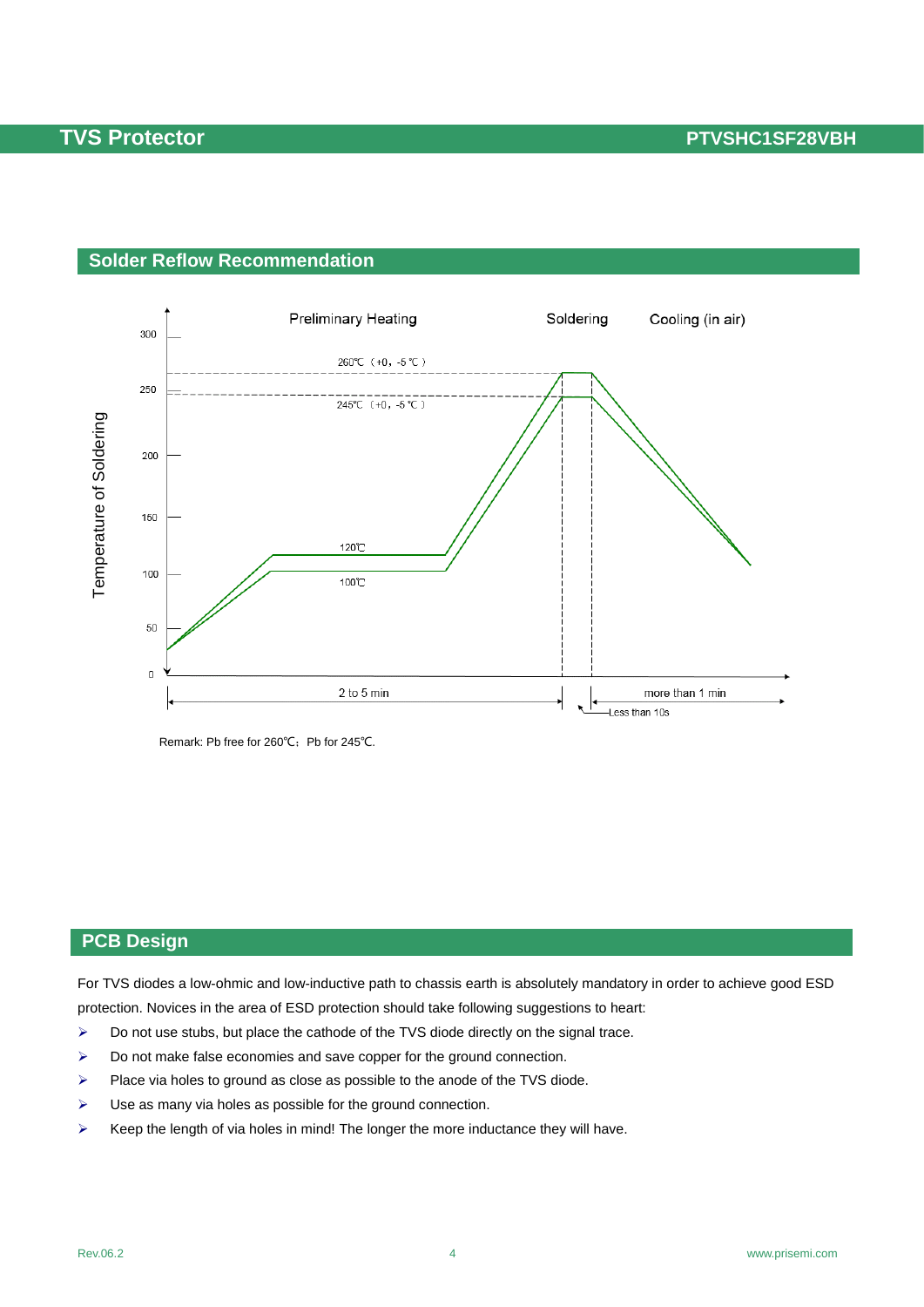# **Product dimension (SOD-123FL)**







ALLROUND

 $\mathsf{E}$ 

Bottom View

Unit:mm

Unit:mm

| <b>Dim</b>  | <b>Inches</b> |            |            | <b>Millimeters</b> |            |            |  |
|-------------|---------------|------------|------------|--------------------|------------|------------|--|
|             | <b>MIN</b>    | <b>Typ</b> | <b>MAX</b> | <b>MIN</b>         | <b>Typ</b> | <b>MAX</b> |  |
| A           | 0.031         | 0.035      | 0.039      | 0.80               | 0.90       | 0.98       |  |
| C           | 0.002         | 0.005      | 0.010      | 0.05               | 0.13       | 0.25       |  |
| $H_E$       | 0.138         | 0.146      | 0.154      | 3.50               | 3.70       | 3.90       |  |
| E           | 0.061         | 0.075      | 0.077      | 1.55               | 1.90       | 1.95       |  |
| D           | 0.098         | 0.106      | 0.114      | 2.50               | 2.70       | 2.90       |  |
| g           | 0.020         | 0.030      | 0.043      | 0.50               | 0.75       | 1.10       |  |
| e           | 0.024         | 0.030      | 0.039      | 0.60               | 0.75       | 1.00       |  |
| $\mathsf k$ | 0.004         |            |            | 0.10               |            |            |  |
| ∠           | $7^{\circ}$   |            |            |                    |            |            |  |

Φ



**Suggested PCB Layout**

**Marking information**

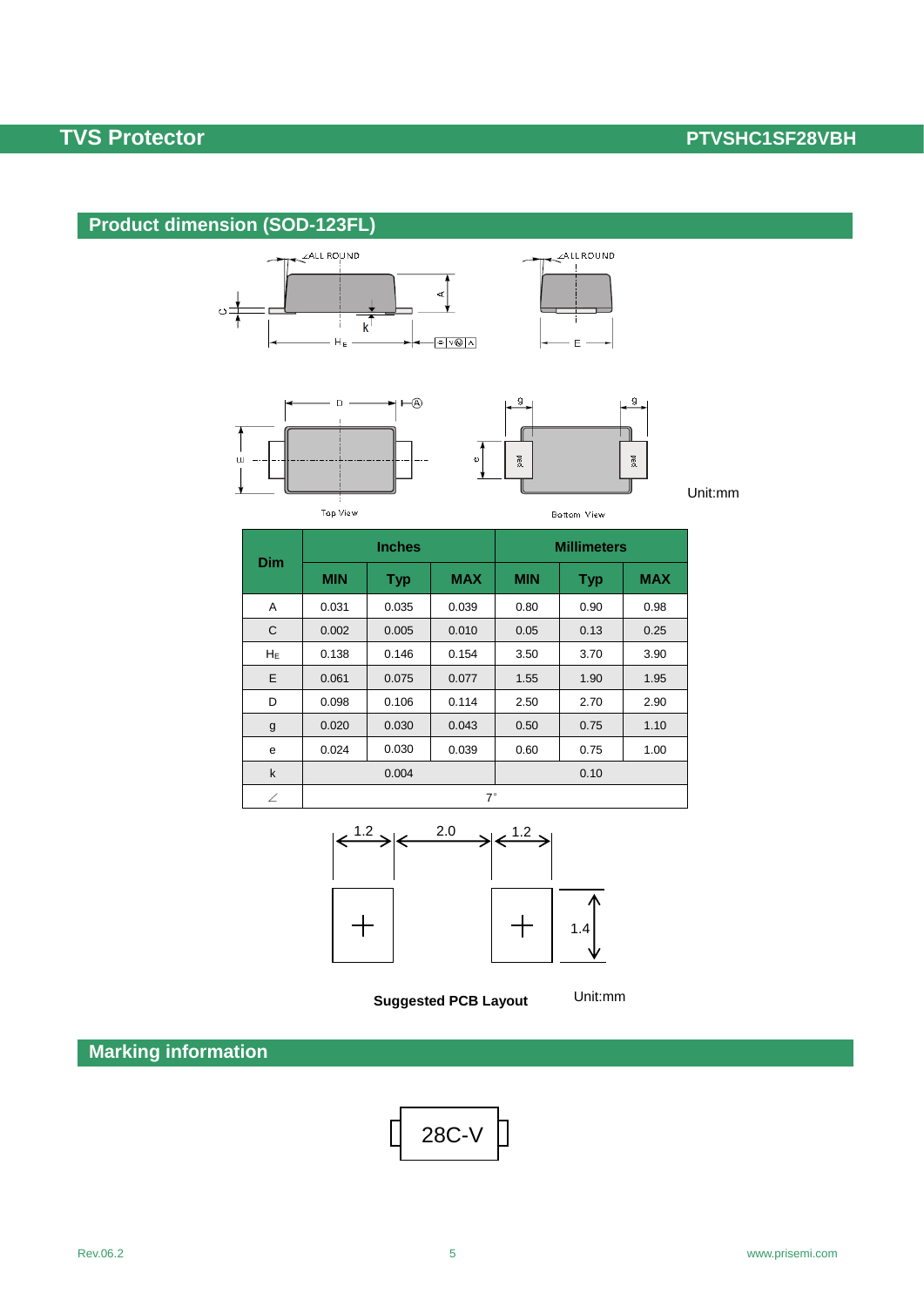# **Ordering information**

| Device         | Package             | Reel | <b>MPQ</b>         |
|----------------|---------------------|------|--------------------|
| PTVSHC1SF28VBH | SOD-123FL (Pb-Free) | 71   | 3000 / Tape & Reel |

## **Load with information**